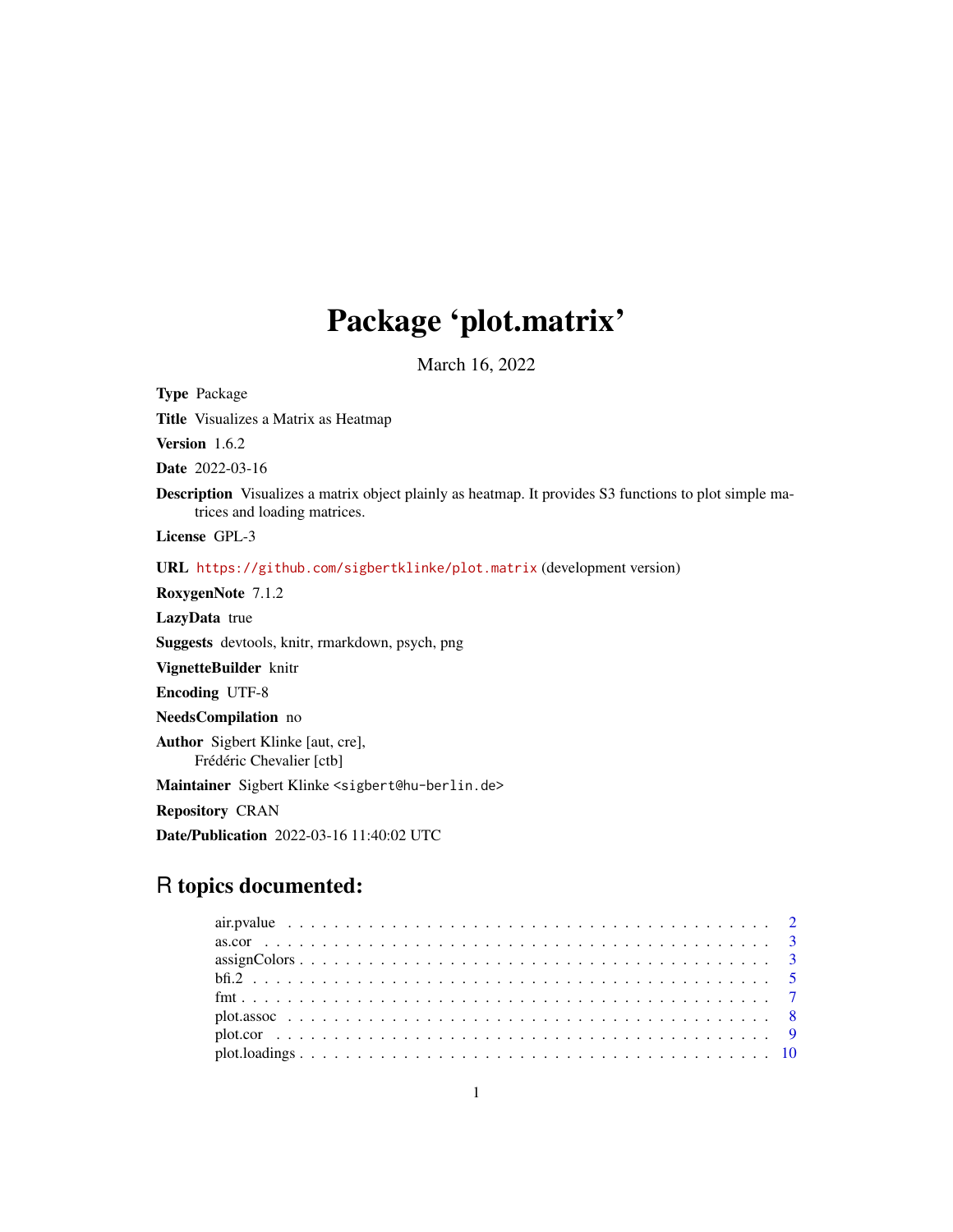#### <span id="page-1-0"></span>2 air.pvalue

## air.pvalue *New York Air Quality Measurements*

#### Description

p-values of pairwise correlation test of the complete-cases of daily air quality measurements in New York, May to September 1973.

# Usage

data(air.pvalue)

#### Format

A 4x4 matrix with p values of pairwise correlation tests ([cor.test](#page-0-0)).

Ozone Ozone (ppb) Solar.R Solar R (lang) Wind Wind (mph) Temp Temperature (degrees F)

#### Source

The data are derived from the [New York Air Quality Measurements](#page-0-0) data set.

#### References

Chambers, J. M., Cleveland, W. S., Kleiner, B. and Tukey, P. A. (1983) Graphical Methods for Data Analysis. Belmont, CA: Wadsworth.

```
data(air.pvalue)
plot(as.pvalue(air.pvalue))
```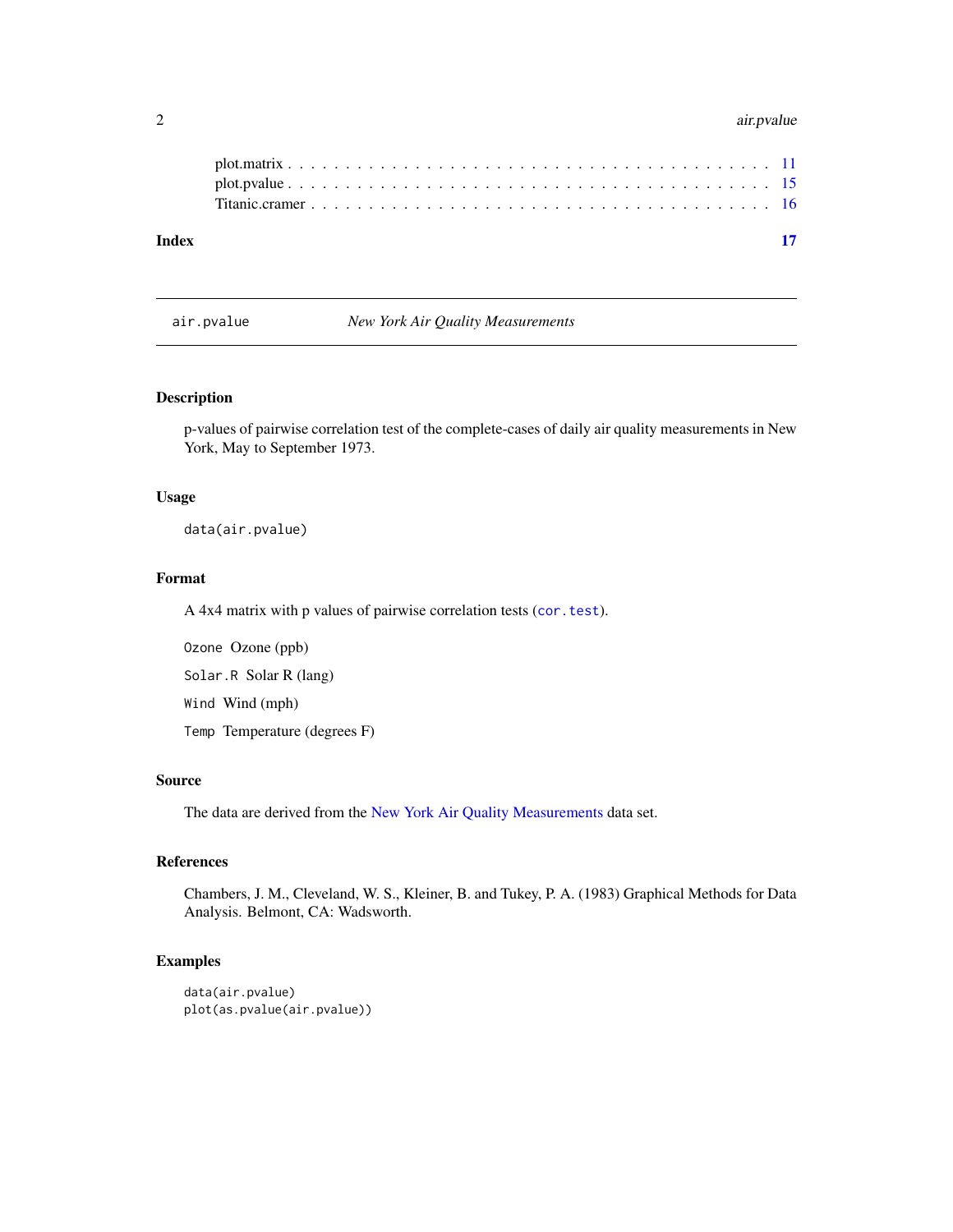<span id="page-2-0"></span>

# Description

as.XXX conversion functions

# Usage

as.cor(x)

as.assoc(x)

as.pvalue(x)

# Arguments

x numeric matrix: matrix to convert

# Value

a matrix with an appropriate class

# Examples

```
# as.cor
c <- cor(airquality, use="complete.obs")
# as.assoc
# as.pvalue
data(air.pvalue)
plot(as.pvalue(air.pvalue))
```
assignColors *assignColors*

# Description

Assign to each value in x a color according to the choices of breaks and col.

### Usage

```
assignColors(x, breaks = NULL, col = heat.colors, na.col = "white")
```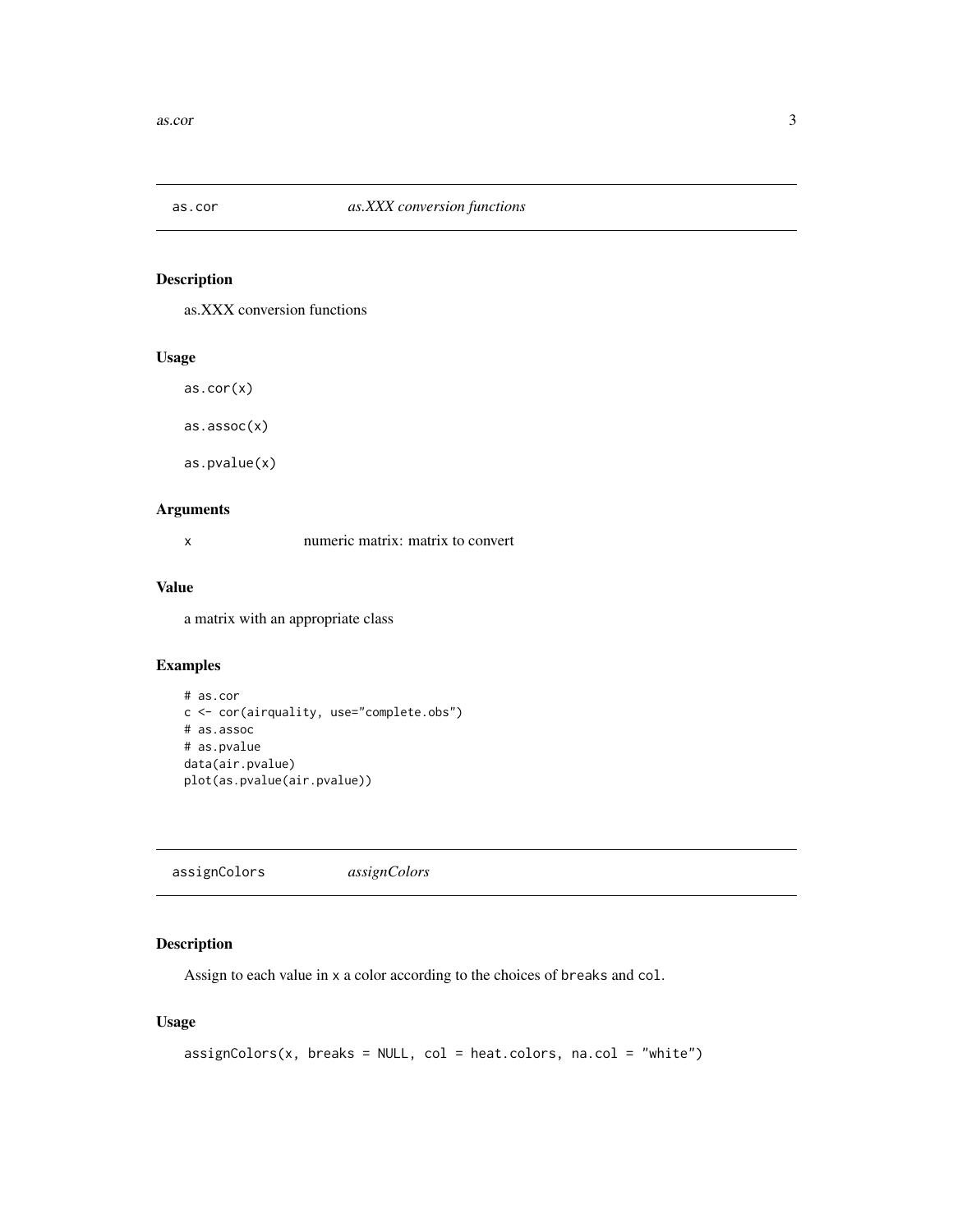<span id="page-3-0"></span>4 assignColors assignColors and  $\overline{a}$  assignColors assignColors assignColors assignColors assignColors and  $\overline{a}$  assignColors and  $\overline{a}$  assignColors and  $\overline{a}$  assignColors and  $\overline{a}$  assignColors and  $\overline{a}$ 

#### **Arguments**

| $\mathsf{x}$ | numeric or non-numeric vector        |
|--------------|--------------------------------------|
| breaks       | vector with breaks                   |
| col          | vector with colors or color function |
| na.col       | color for NA or out-of-range values  |

# Details

Depending if x is a numeric or non-numeric vector colors are assigned to each value.

In case of a numeric vector breaks can be

- a number, giving the number of intervals covering the range of x,
- a vector of two numbers, given the range to cover with 10 intervals, or
- a vector with more than two numbers, specify the interval borders

In case of a non-numeric vector breaks must contain all values which are will get a color. If breaks is not given then a sensible default is choosen: in case of a numeric vector derived from [pretty](#page-0-0) and otherwise all unique values/levels are used.

col can be either be a vector of colors or a function which generates via col(n) a set of n colors. The default is to use [heat.colors](#page-0-0).

Possible color functions in R packages can be found by vignette ('plot.matrix').

# Value

vector of color with the same length as x with the attributes breaks the breaks used, col the color coding and na.col the color for NA and out-of-range entries

```
## numeric vector
x \leftarrow runif(10)assignColors(x)
# set breaks
assignColors(x, breaks=15)
assignColors(x, breaks=c(0,1))
# set colors
assignColors(x, col=c("red", "green", "blue"))
assignColors(x, col=topo.colors)
# NA and out-of-range
x[5] <- NA
assignColors(x, breaks=seq(0.5, 1, by=0.1), na.col="red")
## logical vector
l <- sample(c(NA, TRUE, FALSE), size=10, replace=TRUE)
assignColors(l)
assignColors(l, breaks=c("FALSE", "TRUE"), col=c("red", "blue"))
## character vector
t <- sample(letters, size=10, replace=TRUE)
assignColors(t)
assignColors(t, col=rainbow(5))
```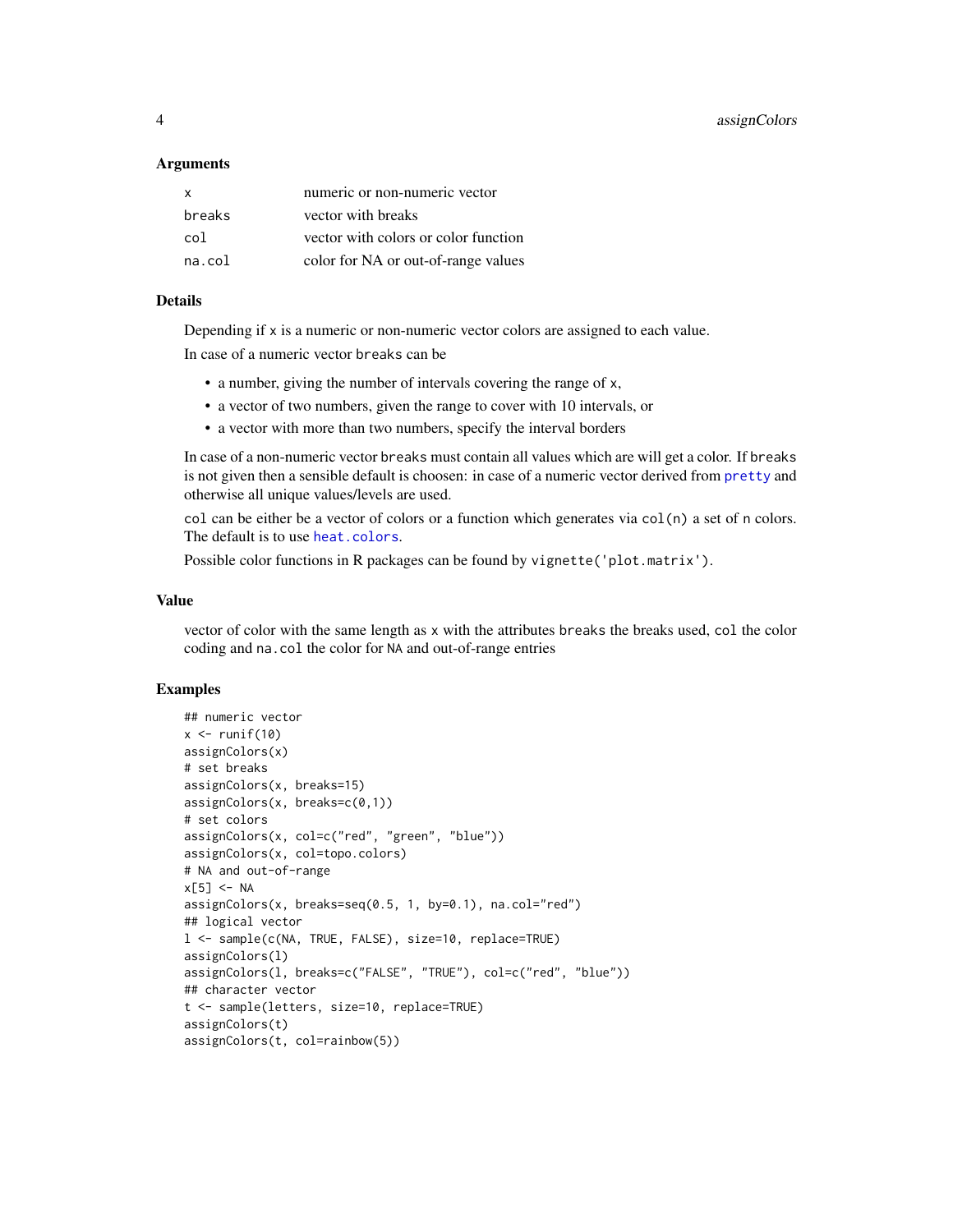# <span id="page-4-0"></span>Description

25 personality self report items taken from the International Personality Item Pool (ipip.ori.org) were included as part of the Synthetic Aperture Personality Assessment (SAPA) web based personality assessment project. In contrast to the original data bfi from the library psych (version 1.8.12) it contains only the 25 personality self report items and the 2436 complete observations.

#### Usage

data(bfi.2)

# Format

A data frame with 2436 observations on the following 25 variables (the q numbers are the SAPA item numbers).

- A1 Am indifferent to the feelings of others.  $(q_146)$
- A2 Inquire about others' well-being. (q\_1162)
- A3 Know how to comfort others. (q\_1206)
- A4 Love children. (q\_1364)
- A5 Make people feel at ease. (q\_1419)
- C1 Am exacting in my work. (q\_124)
- C2 Continue until everything is perfect. (q\_530)
- C3 Do things according to a plan. (q\_619)
- C4 Do things in a half-way manner.  $(q_626)$
- C5 Waste my time. (q\_1949)
- E1 Don't talk a lot.  $(q_712)$
- E2 Find it difficult to approach others.  $(q_901)$
- E3 Know how to captivate people. (q\_1205)
- E4 Make friends easily. (q\_1410)
- E5 Take charge. (q\_1768)
- N1 Get angry easily.  $(q_952)$
- N<sub>2</sub> Get irritated easily. (q\_974)
- N3 Have frequent mood swings. (q\_1099)
- N4 Often feel blue. (q\_1479)
- N5 Panic easily. (q\_1505)
- O1 Am full of ideas. (q\_128)
- O2 Avoid difficult reading material.(q\_316)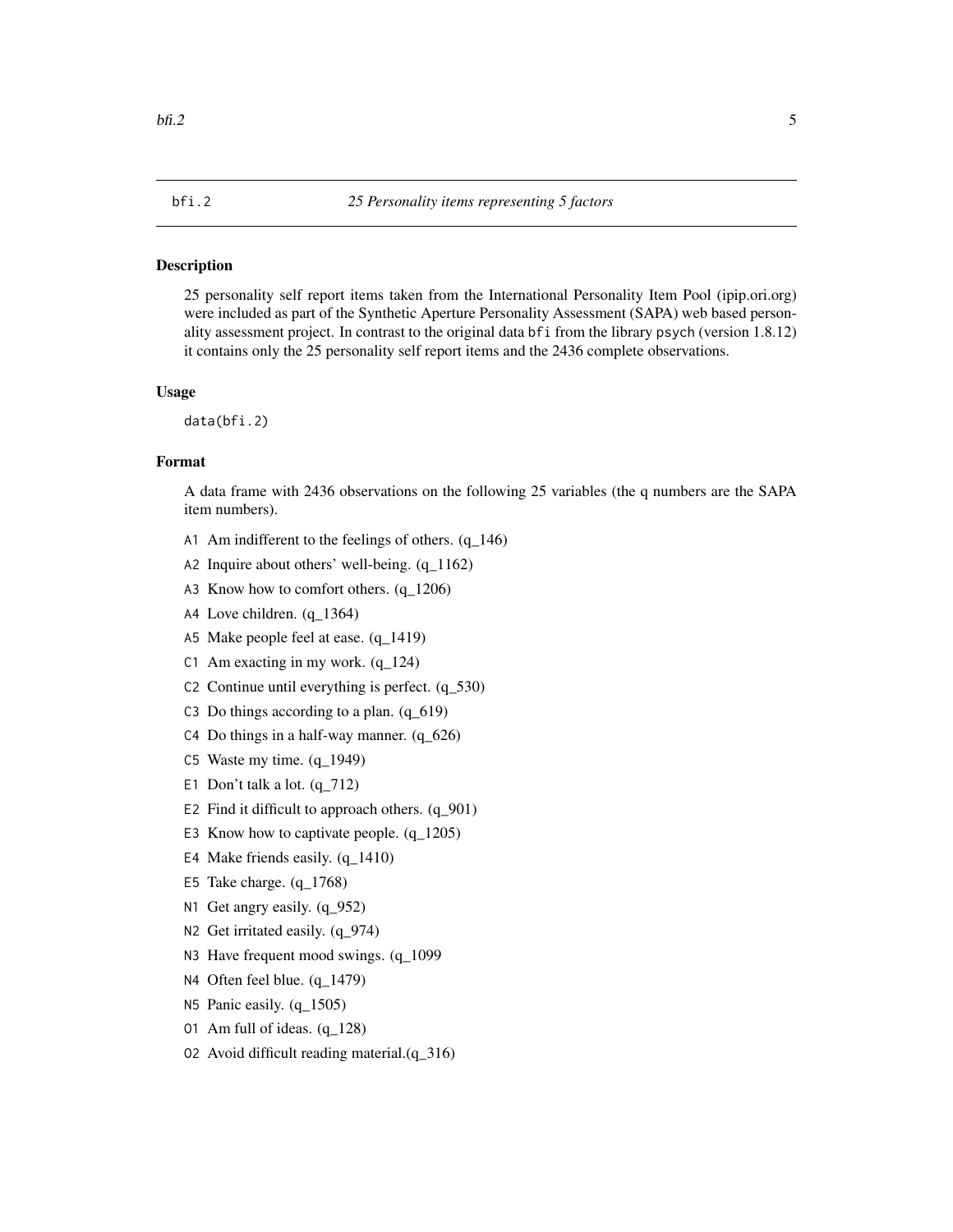- 03 Carry the conversation to a higher level.  $(q_492)$
- O4 Spend time reflecting on things. (q\_1738)
- O5 Will not probe deeply into a subject. (q\_1964)

The 25 items are organized by five putative factors: Agreeableness, Conscientiousness, Extraversion, Neuroticism, and Opennness.

The item data were collected using a 6 point response scale:

- 1 Very Inaccurate
- 2 Moderately Inaccurate
- 3 Slightly Inaccurate
- 4 Slightly Accurate
- 5 Moderately Accurate
- 6 Very Accurate

as part of the Synthetic Apeture Personality Assessment (SAPA [https://www.sapa-project.](https://www.sapa-project.org/) [org/](https://www.sapa-project.org/)) project. To see an example of the data collection technique, visit [https://www.sapa-project](https://www.sapa-project.org/). [org/](https://www.sapa-project.org/) or the International Cognitive Ability Resource at https://icar-project.com/. The items given were sampled from the International Personality Item Pool of Lewis Goldberg using the sampling technique of SAPA. This is a sample data set taken from the much larger SAPA data bank.

#### Note

The bfi.2 data set and items should not be confused with the BFI (Big Five Inventory) of Oliver John and colleagues (John, O. P., Donahue, E. M., & Kentle, R. L. (1991). The Big Five Inventory– Versions 4a and 54. Berkeley, CA: University of California,Berkeley, Institute of Personality and Social Research.)

#### Source

The items are from the ipip (Goldberg, 1999). The data are from the SAPA project (Revelle, Wilt and Rosenthal, 2010), collected Spring, 2010 ( <https://www.sapa-project.org/>).

#### References

Goldberg, L.R. (1999) A broad-bandwidth, public domain, personality inventory measuring the lower-level facets of several five-factor models. In Mervielde, I. and Deary, I. and De Fruyt, F. and Ostendorf, F. (eds) Personality psychology in Europe. 7. Tilburg University Press. Tilburg, The Netherlands.

Revelle, W., Wilt, J., and Rosenthal, A. (2010) Individual Differences in Cognition: New Methods for examining the Personality-Cognition Link In Gruszka, A. and Matthews, G. and Szymura, B. (Eds.) Handbook of Individual Differences in Cognition: Attention, Memory and Executive Control, Springer.

Revelle, W, Condon, D.M., Wilt, J., French, J.A., Brown, A., and Elleman, L.G. (2016) Web and phone based data collection using planned missing designs. In Fielding, N.G., Lee, R.M. and Blank, G. (Eds). SAGE Handbook of Online Research Methods (2nd Ed), Sage Publcations.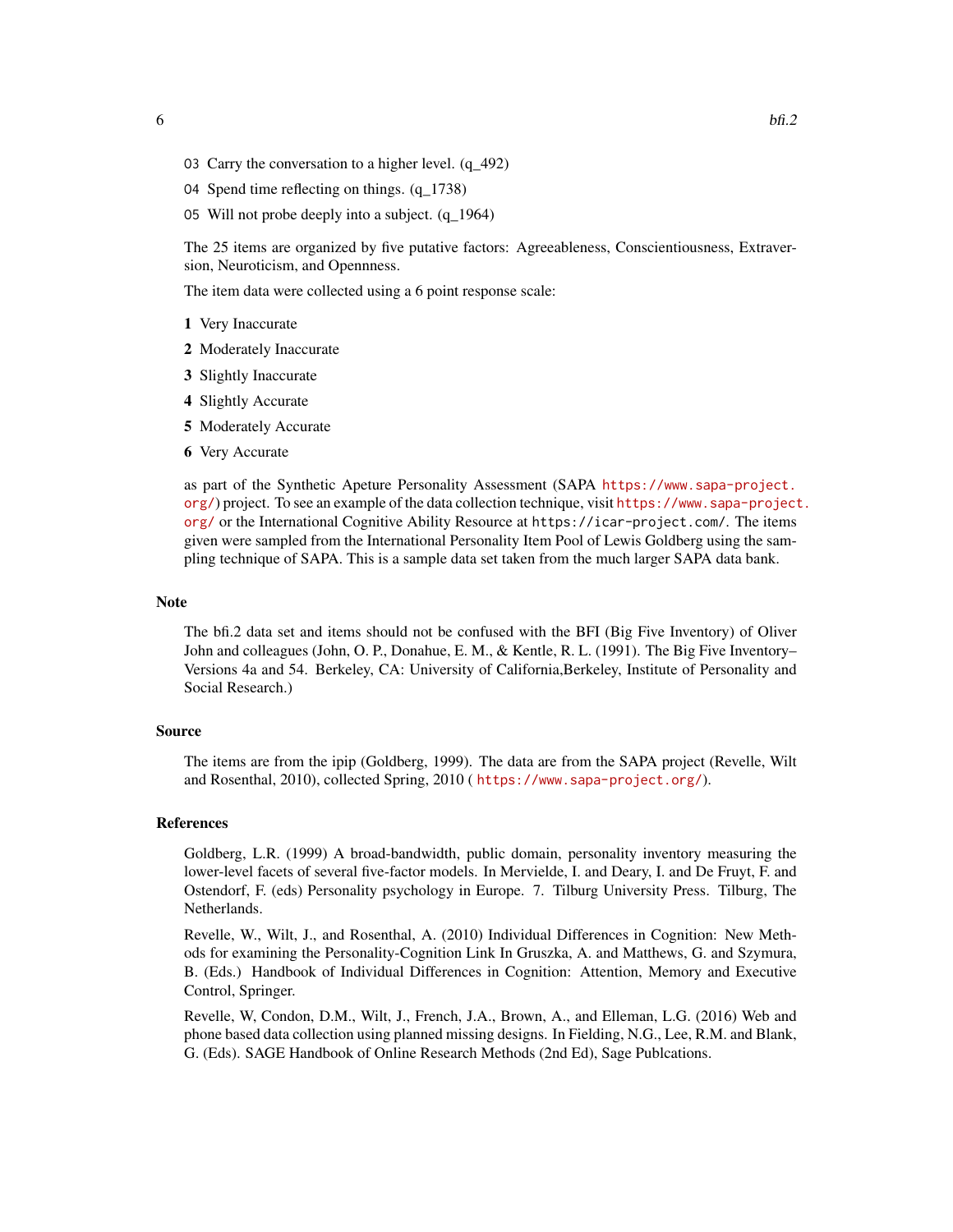# Examples

```
data(bfi.2)
library("psych")
fa <- fa(bfi.2, 5, rotate="varimax")
par(mar=c(5.1, 4.1, 4.1, 4.1)) # adapt margins
plot(loadings(fa), cex=0.5)
```
fmt *fmt*

# Description

Rounds and adds trailing zeros (by default if digits is lower than 4).

#### Usage

 $fmt(x, \text{ digits} = 2L, \text{ zeros} = \text{ digits} < 4L, \ldots)$ 

#### Arguments

| $\mathsf{x}$ | numeric: vector.                                  |
|--------------|---------------------------------------------------|
| digits       | integer: Digits that should be used for rounding. |
| zeros        | logical: Should trailing zeros be added?          |
| .            | passed to format for fmt.                         |

#### Value

formatted x as text.

#### Source

Similar to function fmt from the package [exams.](https://CRAN.R-project.org/package=exams) In the function round2 has been replaced by round.

# See Also

[exams::fmt](#page-0-0)

# Examples

```
## this is also employed internally in the fmt() formatting function
fmt(c(0.005, 0.015))
## the main purpose of fmt() is that some numeric result can be displayed
## both at high accuracy and then at the rounding that students should do
## (e.g., with 2 or 3 digits)
sol \le runif(1)
fmt(sol, 6)
```
<span id="page-6-0"></span>fmt 7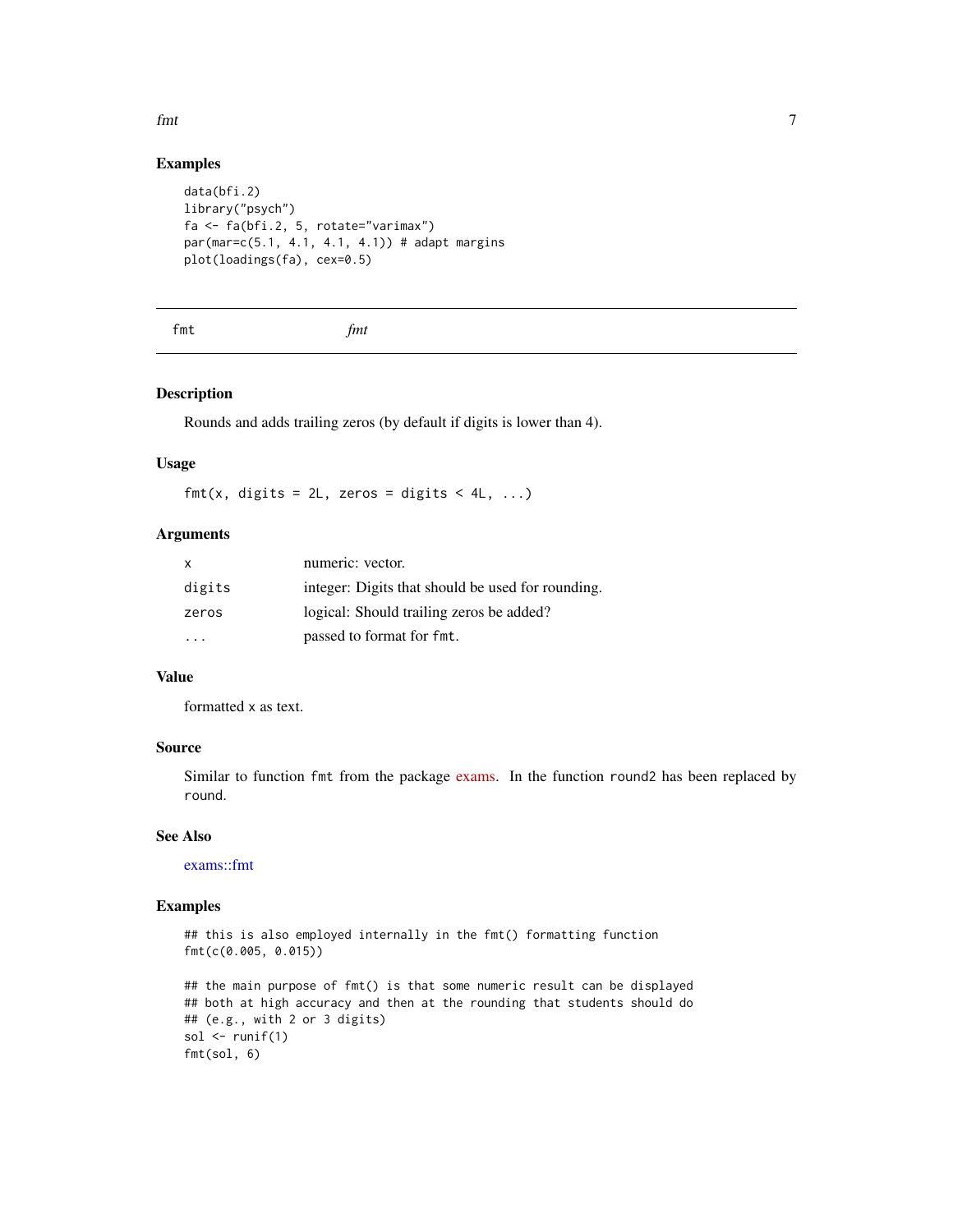#### <span id="page-7-0"></span>8 plot.assoc

```
fmt(sol, 2)
## but fmt() also assures showing a very high number of significant digits
## (up to 12)
sol <- 123456 + sol
sol
fmt(sol, 6)
fmt(sol, 2)
## and fmt() also takes care of adding trailing zeros (if digits \leq 4)
fmt(1)
fmt(1, digits = 3)fmt(1, digits = 6)
```

```
plot.assoc plot.assoc
```
#### Description

Visualizes a association matrix with a colored or gray heatmap. As a rule of thumb the breaks are determined by the [effect sizes](https://en.wikipedia.org/wiki/Effect_size#Pearson_r_or_correlation_coefficient) given by Cohen (c(-1,-0.4,-0.2,-0.05,0,+0.05,+0.2,+0.4,+1). You may need to modify mar with the [par](#page-0-0) command from its default  $c(5.1, 4.1, 4.1, 2.1)$ . See

- vignette('plot.matrix') for detailed examples, and
- [plot.matrix](#page-10-1) for further parameters.

#### Usage

```
## S3 method for class 'assoc'
plot(x, reorder = TRUE, gray = FALSE, grey = FALSE, ...)
```
#### **Arguments**

| X        | matrix: association within $[0, +1]$                                                            |
|----------|-------------------------------------------------------------------------------------------------|
| reorder  | logical: if the rows (variables) of the loading matrix should be reordered (de-<br>fault: TRUE) |
| gray     | logical: should be a gray scale color palette used or not (default: FALSE)                      |
| grey     | logical: should be a gray scale color palette used or not (default: FALSE)                      |
| $\cdots$ | further parameter given to the plot. matrix command                                             |

#### Details

If either the parameter grey or gray is TRUE then a gray color palette is used.

#### Value

a plot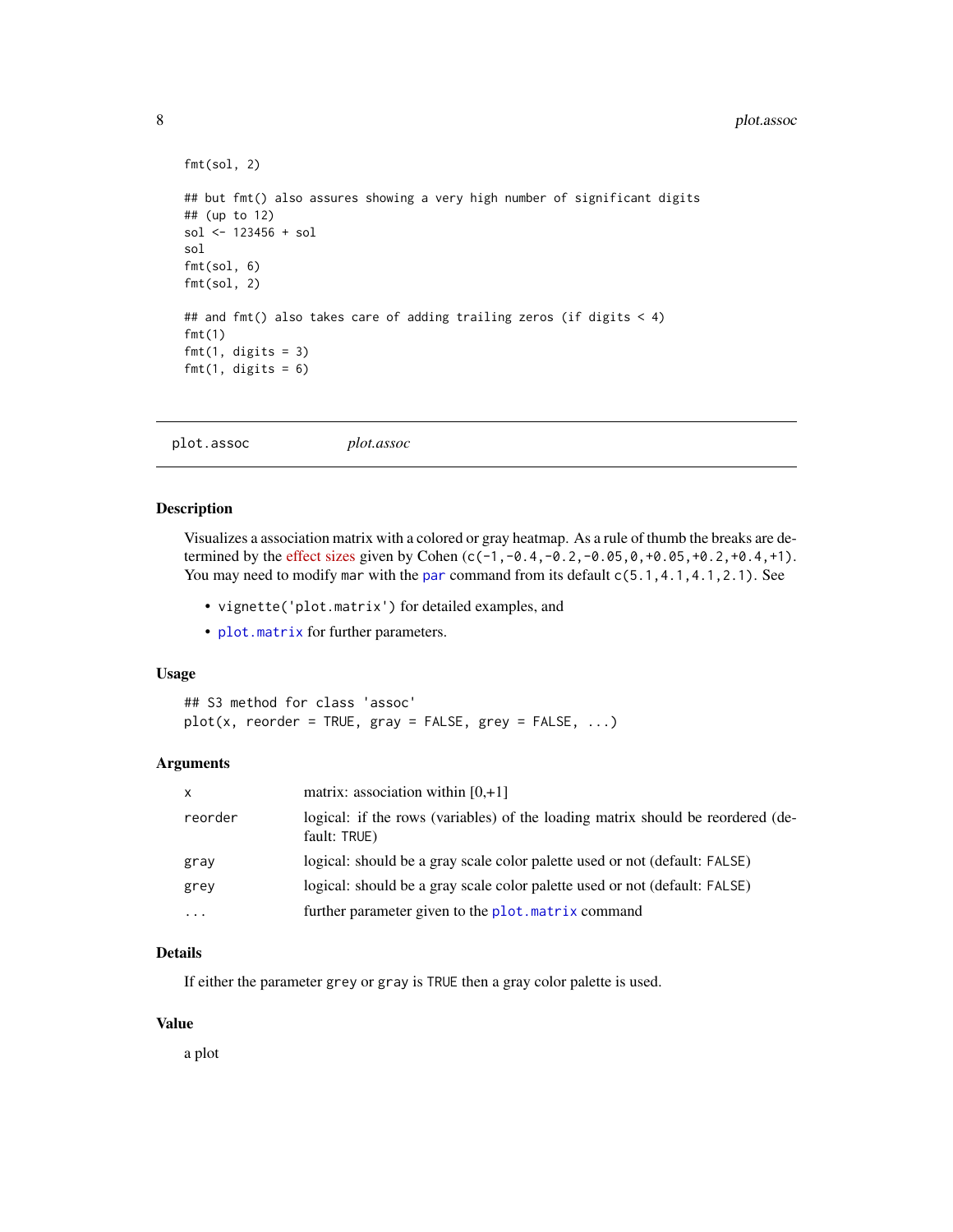#### <span id="page-8-0"></span>plot.cor 9

#### Examples

```
par(mar=c(5.1, 4.1, 4.1, 4.1))
# association matrix
data(Titanic.cramer)
plot(as.assoc(Titanic.cramer))
plot(as.assoc(Titanic.cramer), gray=TRUE)
plot(as.assoc(Titanic.cramer[,1:3]), reorder=FALSE)
```
plot.cor *plot.cor*

# Description

Visualizes a correlation matrix with a colored or gray heatmap. As a rule of thumb the breaks are determined by the [effect sizes](https://en.wikipedia.org/wiki/Effect_size#Pearson_r_or_correlation_coefficient) given by Cohen (c(-1,-0.4,-0.2,-0.05,0,+0.05,+0.2,+0.4,+1). You may need to modify mar with the [par](#page-0-0) command from its default  $c(5.1, 4.1, 4.1, 2.1)$ . See

- vignette('plot.matrix') for detailed examples, and
- [plot.matrix](#page-10-1) for further parameters.

# Usage

## S3 method for class 'cor'  $plot(x, reorder = TRUE, gray = FALSE, grey = FALSE, ...)$ 

#### Arguments

| $\mathsf{x}$ | matrix: correlation within $[-1, +1]$                                                           |
|--------------|-------------------------------------------------------------------------------------------------|
| reorder      | logical: if the rows (variables) of the loading matrix should be reordered (de-<br>fault: TRUE) |
| gray         | logical: should be a gray scale color palette used or not (default: FALSE)                      |
| grey         | logical: should be a gray scale color palette used or not (default: FALSE)                      |
| $\cdots$     | further parameter given to the plot. matrix command                                             |

#### Details

If either the parameter grey or gray is TRUE then a gray color palette is used.

#### Value

a plot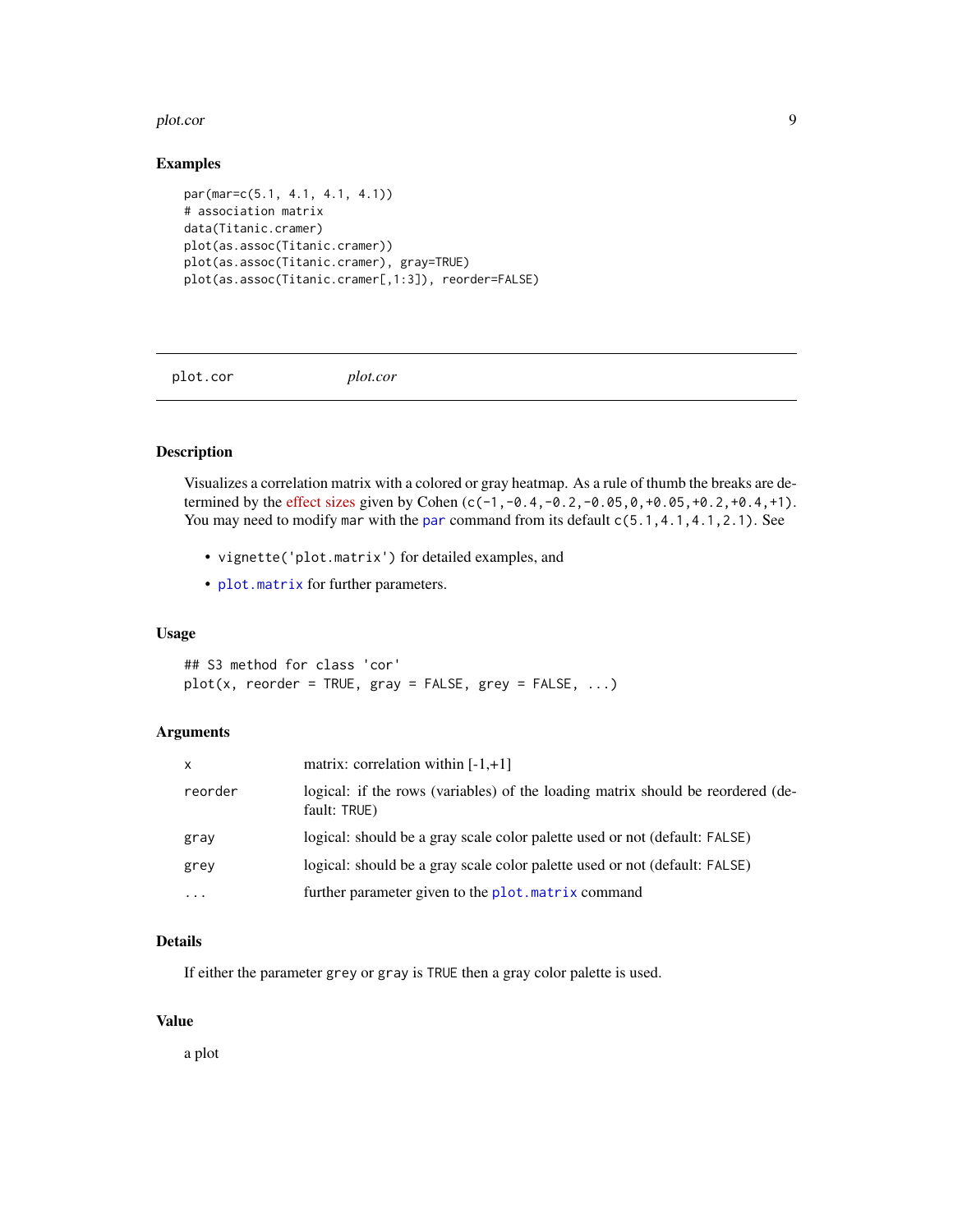#### Examples

```
par(mar=c(5.1, 4.1, 4.1, 4.1))
# correlation matrix
c <- cor(airquality[,1:4], use="pairwise")
plot(as.cor(c))
plot(as.cor(c), gray=TRUE)
plot(as.cor(c[,1:3]), reorder=FALSE)
```
plot.loadings *plot.loadings*

# Description

Visualizes the loadings matrix from a Factor Analysis or a Principal Component Analysis matrix with a gray or colored heatmap. As a rule of thumb the breaks are determined by  $c(-1, -0.866, -0.707, -0.5, -0.4, 0.704, 0.5, -0.707)$ is used. You may need to modify mar with the [par](#page-0-0) command from its default  $c(5.1, 4.1, 4.1, 2.1)$ . See

- vignette('plot.matrix') for detailed examples, and
- [plot.matrix](#page-10-1) for further parameters.

# Usage

## S3 method for class 'loadings'  $plot(x, reorder = TRUE, gray = FALSE, grey = FALSE, ...)$ 

#### Arguments

| $\mathsf{x}$ | matrix: loadings                                                                                |
|--------------|-------------------------------------------------------------------------------------------------|
| reorder      | logical: if the rows (variables) of the loading matrix should be reordered (de-<br>fault: TRUE) |
| gray         | logical: should be a gray scale color palette used or not (default: FALSE)                      |
| grey         | logical: should be a gray scale color palette used or not (default: FALSE)                      |
| $\cdots$     | further parameter given to the plot. matrix command                                             |

#### Details

If either the parameter grey or gray is TRUE then a gray color palette is used.

#### Value

a plot

<span id="page-9-0"></span>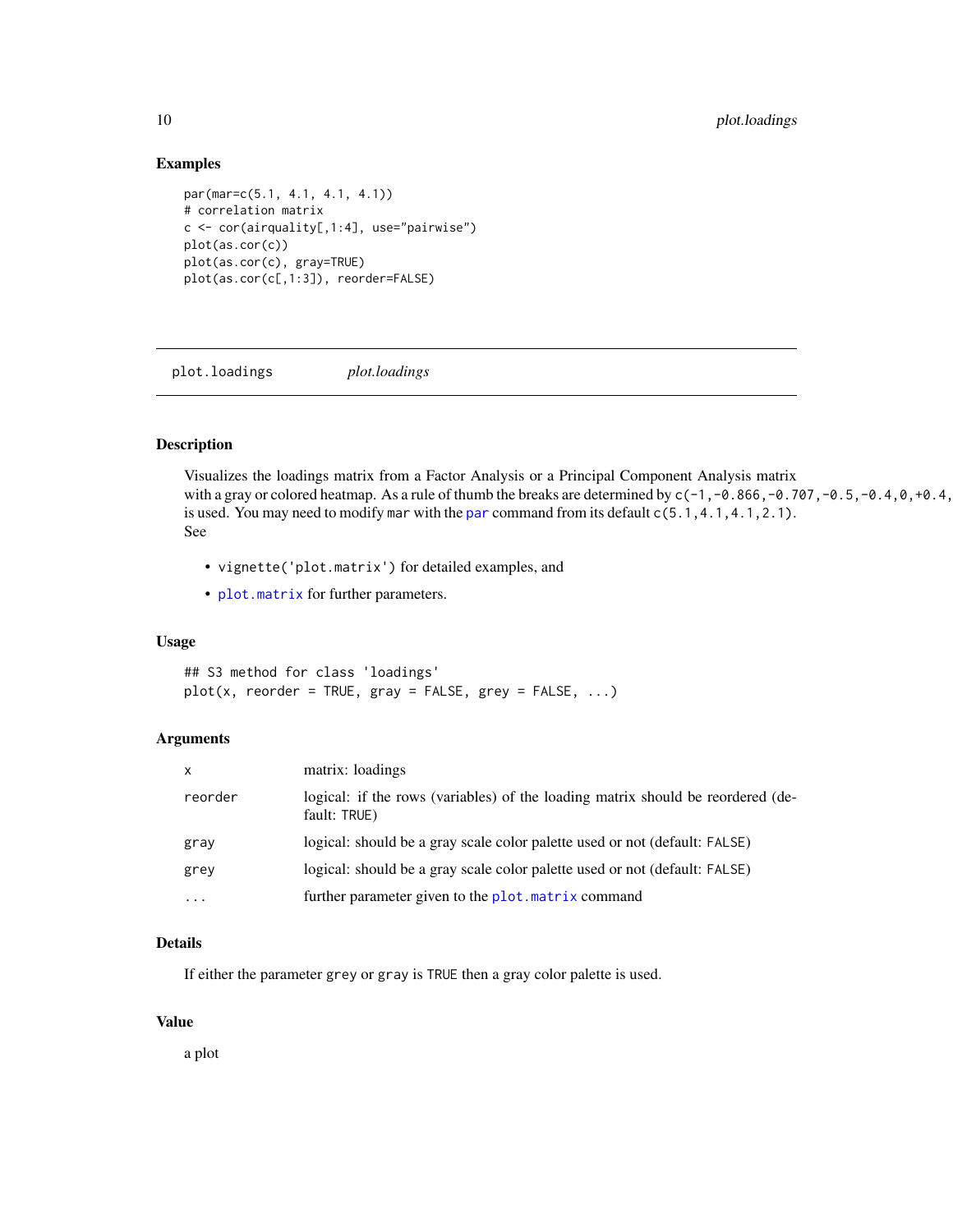#### <span id="page-10-0"></span>plot.matrix 11

#### Examples

```
data(bfi.2)
library("psych")
par(mar=c(5.1, 4.1, 4.1, 4.1))
# Factor analysis
fa <- factanal(bfi.2, 5)
plot(loadings(fa))
plot(loadings(fa), grey=TRUE)
# Principal Component Analysis I
pa <- princomp(bfi.2)
plot(loadings(pa), digits=NA)
# Principal Component Analysis II
pa <- prcomp(bfi.2)
ld <- structure(pa$rotation, class="loadings")
plot(ld, digits=NA)
```
<span id="page-10-1"></span>plot.matrix *plot.matrix*

#### Description

Visualizes a matrix with a colored heatmap and optionally a color key. It distinguishes between numeric and non-numeric matrices. You may need to modify mar with the graphics:: $par()$  command from its default  $c(5.1, 4.1, 4.1, 2.1)$ . For further see the vignette vignette ('plot.matrix')

#### Usage

```
## S3 method for class 'matrix'
plot(
 x,
 y = NULL,breaks = NULL,
 col = heat.colors,
 na.col = "white",na.cell = TRUE,na.print = TRUE,digits = NA,
  fmt.cell = NULL,fmt.key = NULL,spacing. key = c(1, 0.5, 0),polygon.cell = NULL,
 polygon.key = NULL,
  text.cell = NULL,
 key = list(side = 4, las = 1),axis,col = list(side = 1),axisrow = list(side = 2),
  axis.key = NULL,
 max.col = 70,
```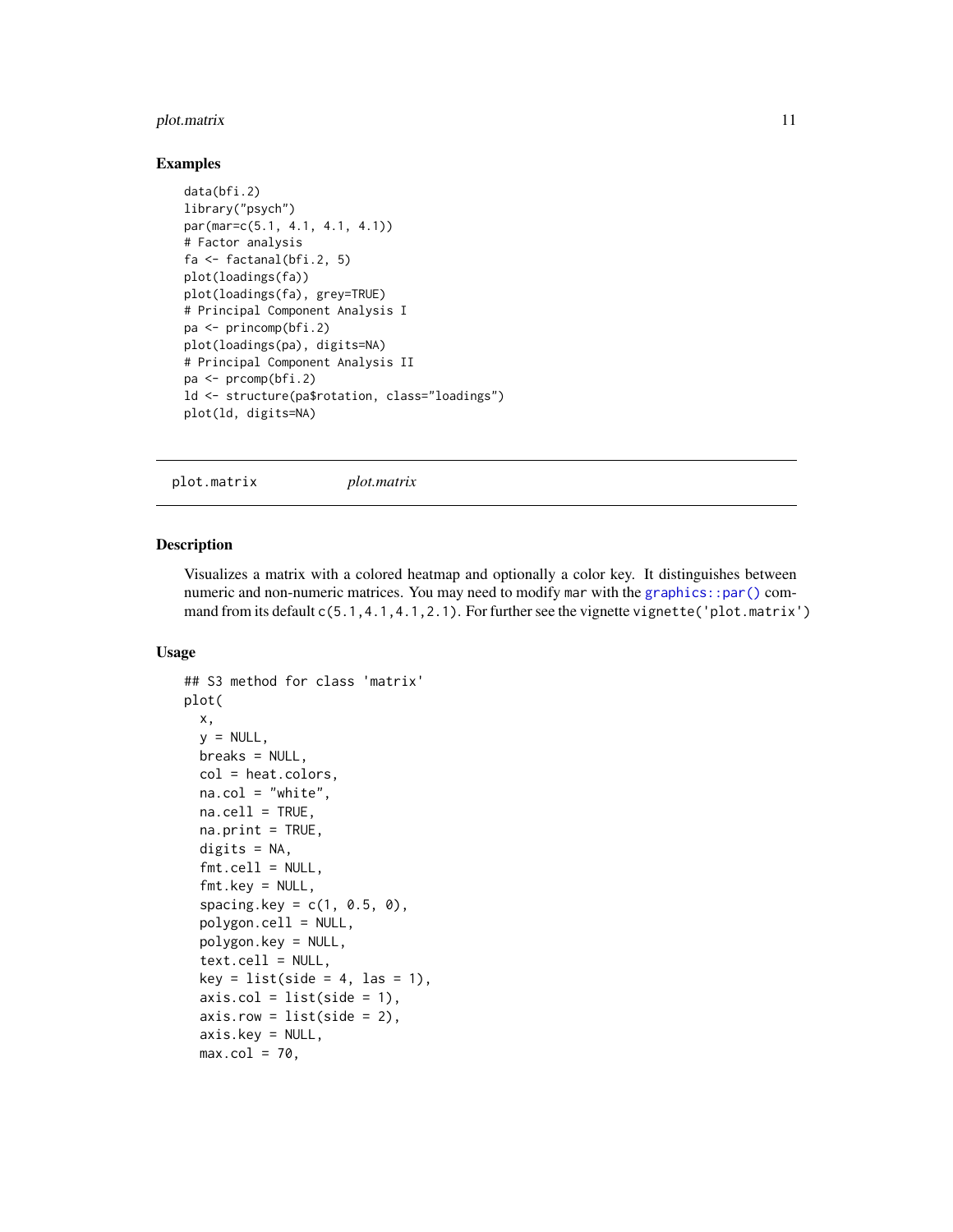<span id="page-11-0"></span>... )

# Arguments

| x            | matrix                                                                                                                                                                   |
|--------------|--------------------------------------------------------------------------------------------------------------------------------------------------------------------------|
| У            | unused                                                                                                                                                                   |
| breaks       | breaks for numeric values or values for col                                                                                                                              |
| col          | a vector of colors or a function, e.g. grDevices::heat.colors()] with one parame-<br>ter n                                                                               |
| na.col       | color for missing value (default: white)                                                                                                                                 |
| na.cell      | to draw cells with missing values (default: TRUE)                                                                                                                        |
| na.print     | print NA (or any given characters) when values are missing. If FALSE, nothing<br>is printed. If na. cell is FALSE, this will have no effect.                             |
| digits       | number of digits for numeric data or length of string for non-numeric data                                                                                               |
| fmt.cell     | format string for writing matrix entries, overwrites digits, defaults to NULL                                                                                            |
| fmt.key      | format string for writing key entries, overwrites digits, defaults to fmt                                                                                                |
| spacing.key  | spacing between plot and legend, key width, spacing between key and axis (de-<br>fault: $c(1, 0.5, 0)$                                                                   |
| polygon.cell | list of parameters used for graphics::polygon() for heatmap                                                                                                              |
| polygon.key  | list of parameters used for graphics::polygon() for key                                                                                                                  |
| text.cell    | list of parameters used for graphics:: text() for matrix entries                                                                                                         |
| key          | list of parameters used for [graphics::axis(). If set to NULL then no informa-<br>tion will be plotted. Instead of key=list(side=4) you may use key=4 or<br>key="right". |
| axis.col     | list of parameters used for graphics::axis() for axis of matrix columns. In-<br>stead of axis.col=list(side=1) you may use axis.col=1 or axis.col="bottom".              |
| axis.row     | list of parameters used for graphics::axis() for axis of matrix rows. Instead<br>of axis.row=list(side=2) you may use axis.row=2 or axis.col="left".                     |
| axis.key     | as key                                                                                                                                                                   |
| max.col      | numeric: if the distance between the text color and the cell color is smaller then<br>max.col then either white or black will be used as text color, defaults to 70      |
| $\cdots$     | further parameter given to the graphics::plot() command                                                                                                                  |

#### Details

A color key is drawn if either key (defaults to list(cex=1)) or fmt.key (defaults to NULL) is not NULL.

If you want to plot the matrix entries you must set either digits or fmt. For a non-numeric matrix digits gives the length of the string printed, a negative value results in right-justified string. For a numeric matrix digits determines the number of decimal places, a negative value uses a "exponential" decimal notation. You may set format strings fmt and fmt.key directly. Settings digits leads to the following format strings (n the absolute value of digits):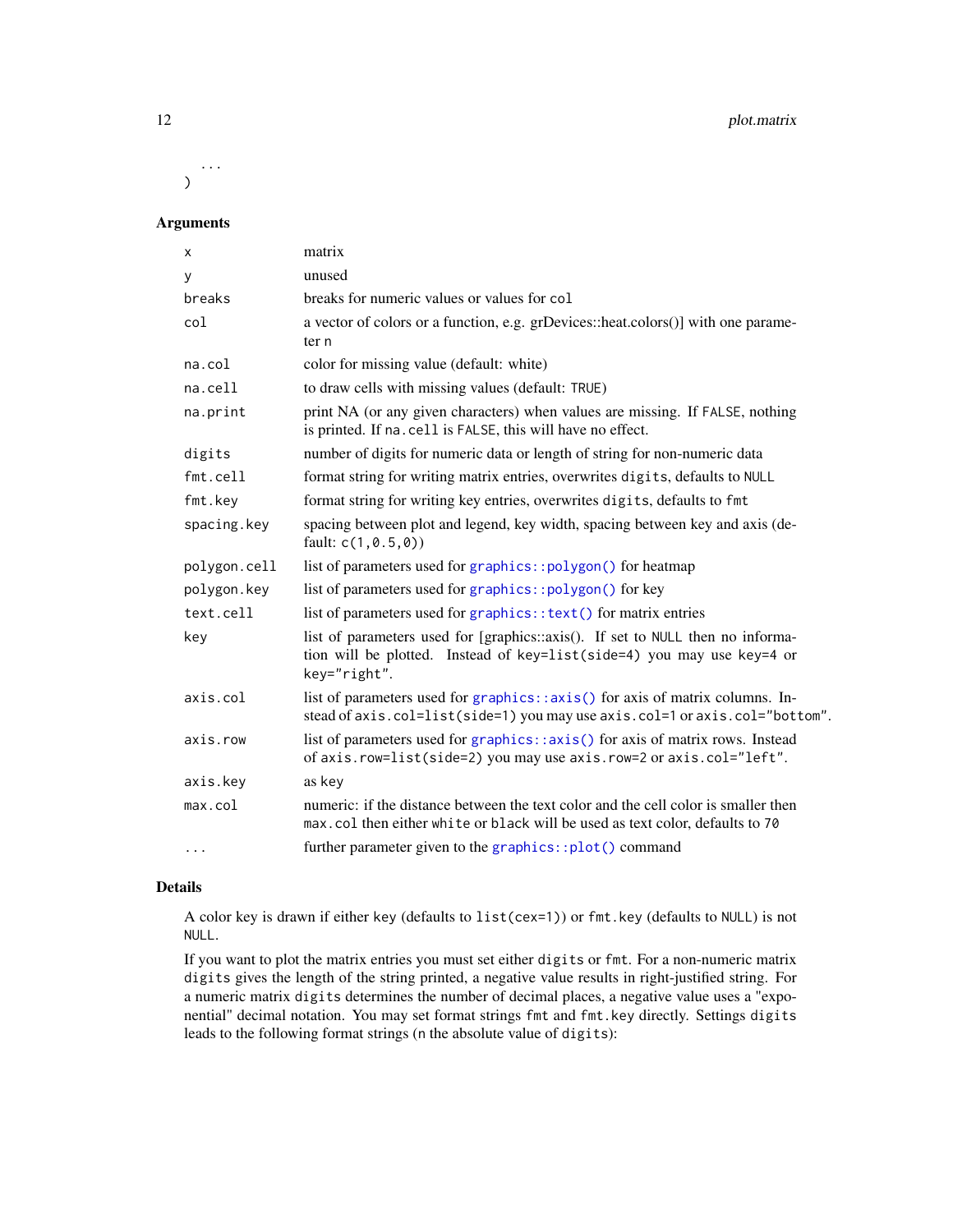#### <span id="page-12-0"></span>plot.matrix 13

x numeric and digits>0: "%+.nf" x numeric and digits<0: "%+.ne" x non-numeric and digits>0: "%+ns" x non-numeric and digits<0: "%-ns"

If no colors are given then the [grDevices::heat.colors\(\)](#page-0-0) will be used. Alternatively you may specify your own color function that delivers a vector with n colors if called by  $col(n)$ . The final colors and breaks used depend if plot.matrix gets a numeric or non-numeric matrix.

Numeric matrix: In general it must hold length(col)+1==length(breaks).

- 1. breaks==NULL and col==NULL The colors are taken from heat.colors(10) and the eleven breaks are calculated as an equidistant grid between  $min(x)$  and  $max(x)$ .
- 2. breaks==NULL and col is a color function Ten colors are taken from the color function and eleven breaks are calculated as an equidistant grid between  $min(x)$  and  $max(x)$ .
- **3.** breaks==NULL and col is a vector of colors The length(col)+1 breaks are calculated as an equidistant grid between  $min(x)$  and  $max(x)$ .
- 4. breaks are given and col==NULL The colors are taken from heat.colors(length(breaks)-1).
- 5. breaks are given and col is a color function The length(breaks) -1 colors are taken from the color function.
- 6. breaks are given and col is a vector of colors If not length(col)+1==length(breaks) holds then the length(col)+1 breaks are calculated as an equidistant grid between min(breaks) and max(breaks).

Non-numeric matrix: In general it must hold length(col)==length(breaks). At first the number of unique elements in x is determined: nu.

- 1. breaks==NULL and col==NULL The colors are taken from heat.colors(nu) and the breaks are set to the unique elements of x.
- 2. breaks==NULL and col is a color function The nu colors are taken from color function and the breaks are set to the unique elements of x.
- 3. breaks==NULL and col is a vector of colors The length(col) breaks are calculated as an equidistant grid between  $min(x)$  and  $max(x)$ .
- 4. breaks are given and color==NULL The colors are taken from heat.colors(length(breaks)).
- 5. breaks are given and color is a color function The length(breaks) colors are taken from color function.
- 6. breaks are given and color is a vector of colors If not length(colors)==length(breaks) holds then either breaks or color is shorten to the shorter of both.

If the difference between polygon color and the text color is smaller max.col then as text color is either white or black (depending which one is further away from the polygon color). The distance is computed as  $\Delta C/3$  as in [https://en.wikipedia.org/wiki/Color\\_difference#Euclidean](https://en.wikipedia.org/wiki/Color_difference#Euclidean) given.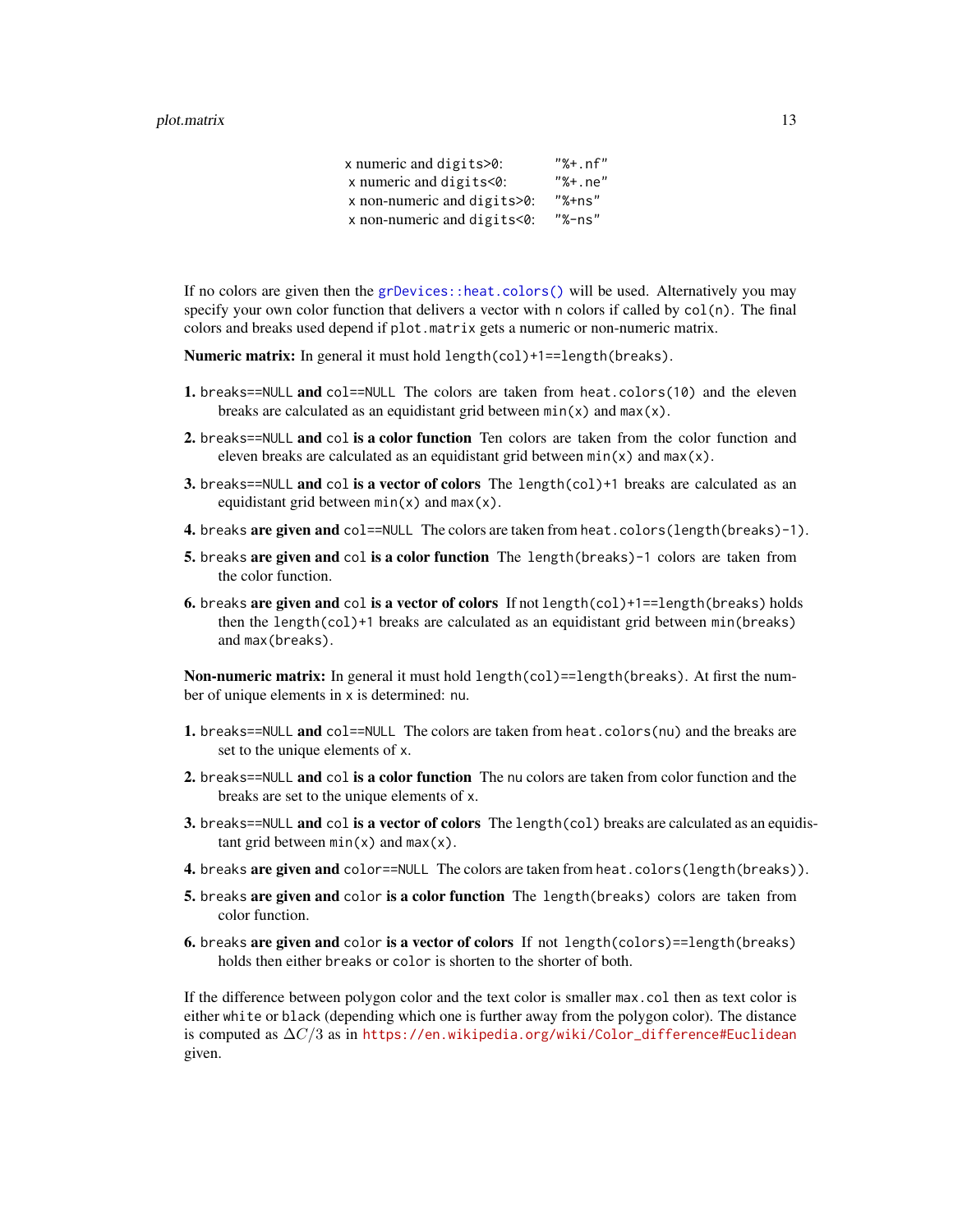#### <span id="page-13-0"></span>Value

invisibly a list with elements

 $cell.polygon[[i,j]]$  the polygon parameters used to draw the elements of the matrix

cell.text $[[i,j]]$  the text parameters used to draw the elements of the matrix

plot the plot parameters used to draw the basic plot

axis.col the axis parameters used to draw column axis

axis.row the axis parameters used to draw row axis

key.polygon[[i]] the polygon parameters used to draw the elements of the key

key.axis the axis parameters used to draw key axis

A NULL means the elements has not been drawn.

#### **Note**

The use of  $fmt$  or  $fmt$ . Key have the same restrictions as the use of  $fmt$  in base:: $sprint()$ :

*The format string is passed down the OS's sprintf function, and incorrect formats can cause the latter to crash the R process. R does perform sanity checks on the format, but not all possible user errors on all platforms have been tested, and some might be terminal.*

```
par(mar=c(5.1, 4.1, 4.1, 4.1))
# numeric matrix
x <- matrix(runif(50), nrow=10)
plot(x)
plot(x, key=NULL)
plot(x, key=list(cex.axis=0.5, tick=FALSE))
plot(x, digits=3)
plot(x, breaks=range(x), digits=3, cex=0.6)
# logical matrix
m <- matrix(runif(50)<0.5, nrow=10)
plot(m)
plot(m, col=c("red", "blue"))
plot(m, key=NULL, digits=1)
# character matrix
s <- matrix(sample(letters[1:10], 50, replace=TRUE), nrow=10)
plot(s)
plot(s, col=topo.colors)
plot(s, digits=10)
plot(s, digits=1, col=heat.colors(5), breaks=letters[1:5])
plot(s, digits=1, col=heat.colors(5), breaks=c('a', 'c', 'e', 'g', 'i'))
# contingency table
tab <- table(round(rnorm(100)), round(rnorm(100)))
plot(unclass(tab))
# chisquare test residuals
cst <- chisq.test(apply(HairEyeColor, 1:2, sum))
col <- colorRampPalette(c("blue", "white", "red"))
plot(cst$residuals, col=col, breaks=c(-7.5,7.5))
```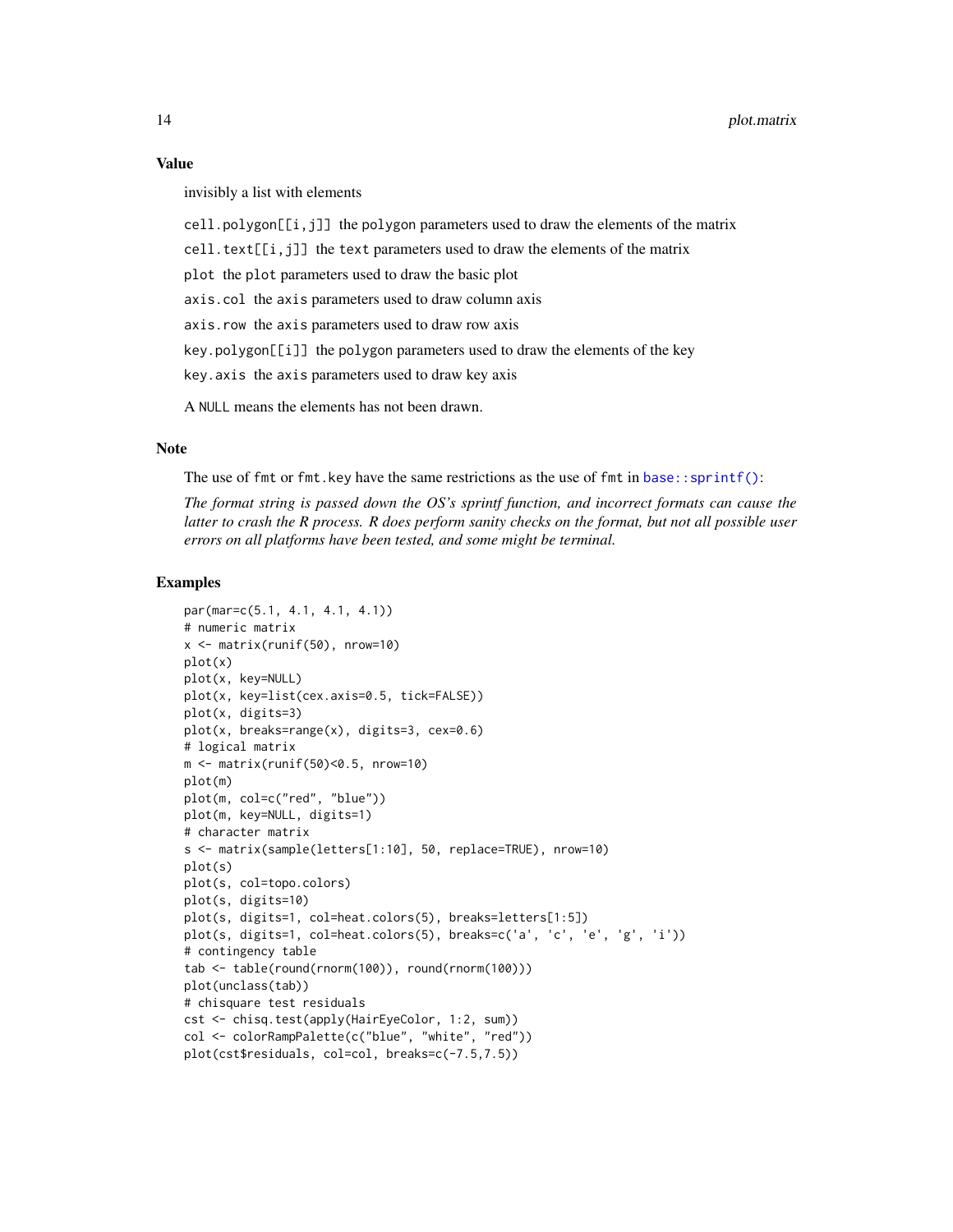# <span id="page-14-0"></span>plot.pvalue 15

```
# triangular matrix
x[upper.tri(x)] <- NA
plot(x, digit=2)
plot(x, na.print=FALSE)
plot(x, na.cell=FALSE)
# use the standard plot instead of plot.matrix
x <- matrix(runif(50), nrow=2)
plot(as.data.frame(x))
plot.default(x)
## Not run:
# unload the package permanently with devtools
library("devtools")
unload('plot.matrix')
```

```
## End(Not run)
```
plot.pvalue *plot.pvalue*

#### Description

Visualizes a matrix of p-values with a colored or gray heatmap. As a rule of thumb the breaks are determined by  $c(0, 0.001, 0.01, 0.05, 0.1, 1)$  You may need to modify mar with the [par](#page-0-0) command from its default c(5.1,4.1,4.1,2.1). See

- vignette('plot.matrix') for detailed examples, and
- [plot.matrix](#page-10-1) for further parameters.

#### Usage

```
## S3 method for class 'pvalue'
plot(x, reorder = TRUE, gray = FALSE, grey = FALSE, ...)
```
#### Arguments

| $\mathsf{x}$ | matrix: p-values within $[0,1]$                                                                 |
|--------------|-------------------------------------------------------------------------------------------------|
| reorder      | logical: if the rows (variables) of the loading matrix should be reordered (de-<br>fault: TRUE) |
| gray         | logical: should be a gray scale color palette used or not (default: FALSE)                      |
| grey         | logical: should be a gray scale color palette used or not (default: FALSE)                      |
| .            | further parameter given to the plot. matrix command                                             |

#### Details

If either the parameter grey or gray is TRUE then a gray color palette is used.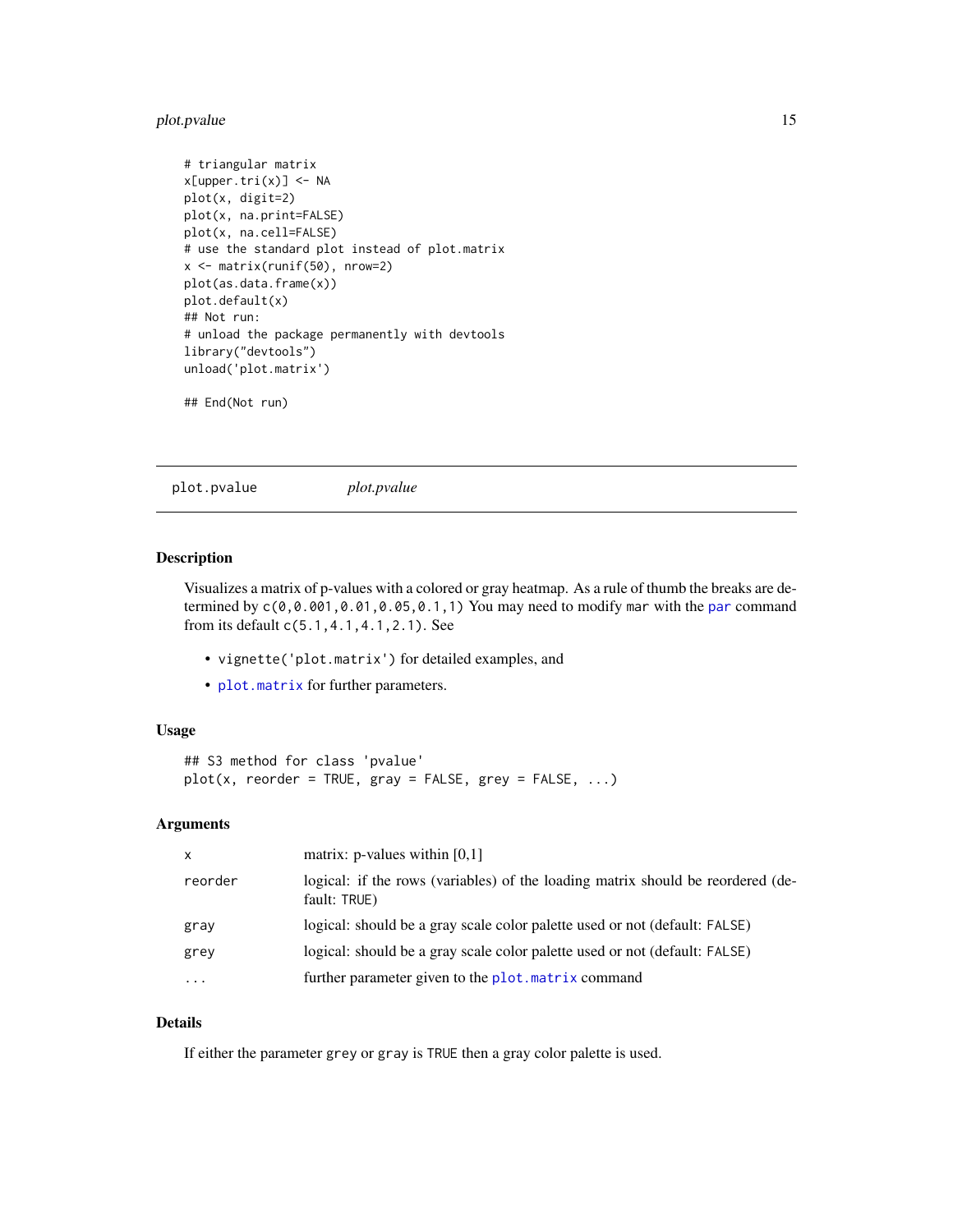# Value

a plot

#### Examples

```
par(mar=c(5.1, 4.1, 4.1, 4.1))
# correlation matrix
data(air.pvalue)
plot(as.pvalue(air.pvalue))
plot(as.pvalue(air.pvalue), gray=TRUE)
plot(as.pvalue(air.pvalue[,1:3]), reorder=FALSE)
```
Titanic.cramer *Survival of passengers on the Titanic*

#### Description

Matrix of Cramer's V computed on the variables economic status (class), sex, age and survival of the fate of passengers on the fatal maiden voyage of the ocean liner 'Titanic'.

# Usage

data(Titanic.cramer)

# Format

A 4x4 matrix with Cramer's V computed on

Class 1st, 2nd, 3rd, Crew Sex Male, Female Age Child, Adult Survived No, Yes

# Source

The data are derived from the [Survival of passengers on the Titanic](#page-0-0) data set.

```
data(Titanic.cramer)
plot(as.assoc(Titanic.cramer))
```
<span id="page-15-0"></span>